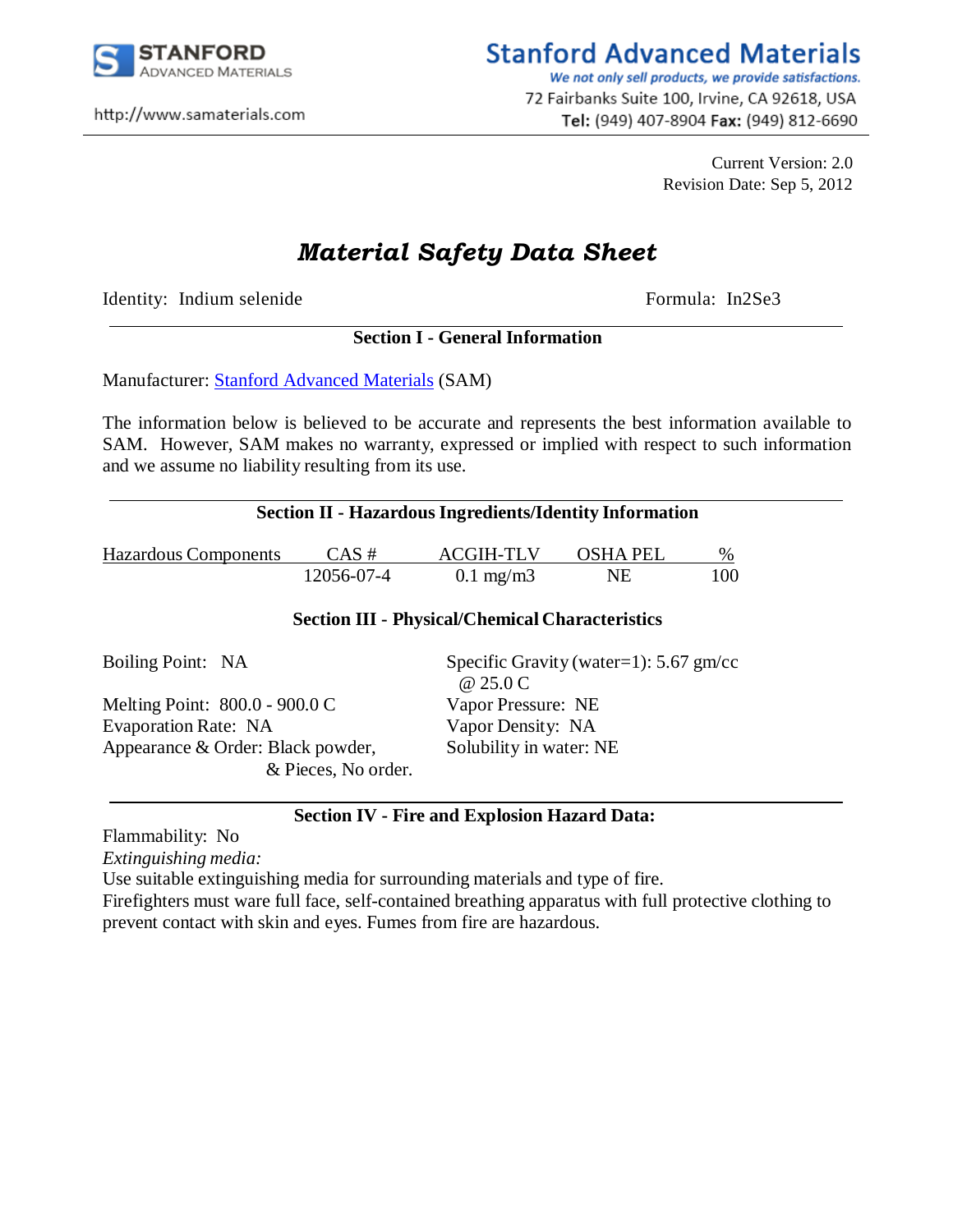

# **Stanford Advanced Materials**

We not only sell products, we provide satisfactions. 72 Fairbanks Suite 100, Irvine, CA 92618, USA Tel: (949) 407-8904 Fax: (949) 812-6690

#### http://www.samaterials.com

### **Section V - Reactivity Data**

*Stability*: Stable Conditions of Reactivity: Incompatibility: None Hazardous decomposition or byproducts: Fumes of selenium.

## **Section VI - Health Hazard Data**

Routes of exposure: Inhalation: Yes Skin: Yes Eyes: Yes Ingestion: Yes Carcinogenicity: NTP: No IARC: No OSHA: No

INHALATION: Danger-Poison. Remove victim to fresh air; keep warm and quiet; give oxygen if breathing is difficult and seek medical attention.

INGESTION: Danger-Poison. Give  $1 - 2$  glasses of milk of water and induce vomiting; seek medical attention. Never induce vomiting or give anything by mouth to an unconscious person. SKIN: Remove contaminated clothing; brush material off skin; wash affected area with mild soap and water; seek medical attention.

EYE: Flush eyes with lukewarm water, lifting upper and lower eyelids, for at least 15 minutes. Seek medical attention

### **Section VII - Precautions for Safe Handling and Use**

*Steps to be taken in case material is released or spilled:*

Wear appropriate respiratory and protective equipment specified in section VIII - control measures. Isolate spill area, provide ventilation and extinguish sources of ignition. Vacuum up spill using a high efficiency particulate absolute (HEPA) air filter and place in a closed container for proper disposal. Take care not to raise dust. Use non-sparking tools.

*Waste disposal method:*

Dispose of in accordance with state, local, and federal regulations.

*Hazard Label Information:*

Store in cool, dry area. Store in tightly sealed container. Wash thoroughly after handling.

### **Section VIII - Control Measures**

*Protective Equipment Summary - Hazard Label Information*: NIOSH/MSHA approved respirator, Impervious gloves, Safety glasses, clothes to prevent skin contact.

*Respiratory Protection (Specify Type) - NIOSH* - approved dust respirator. *Ventilation:*